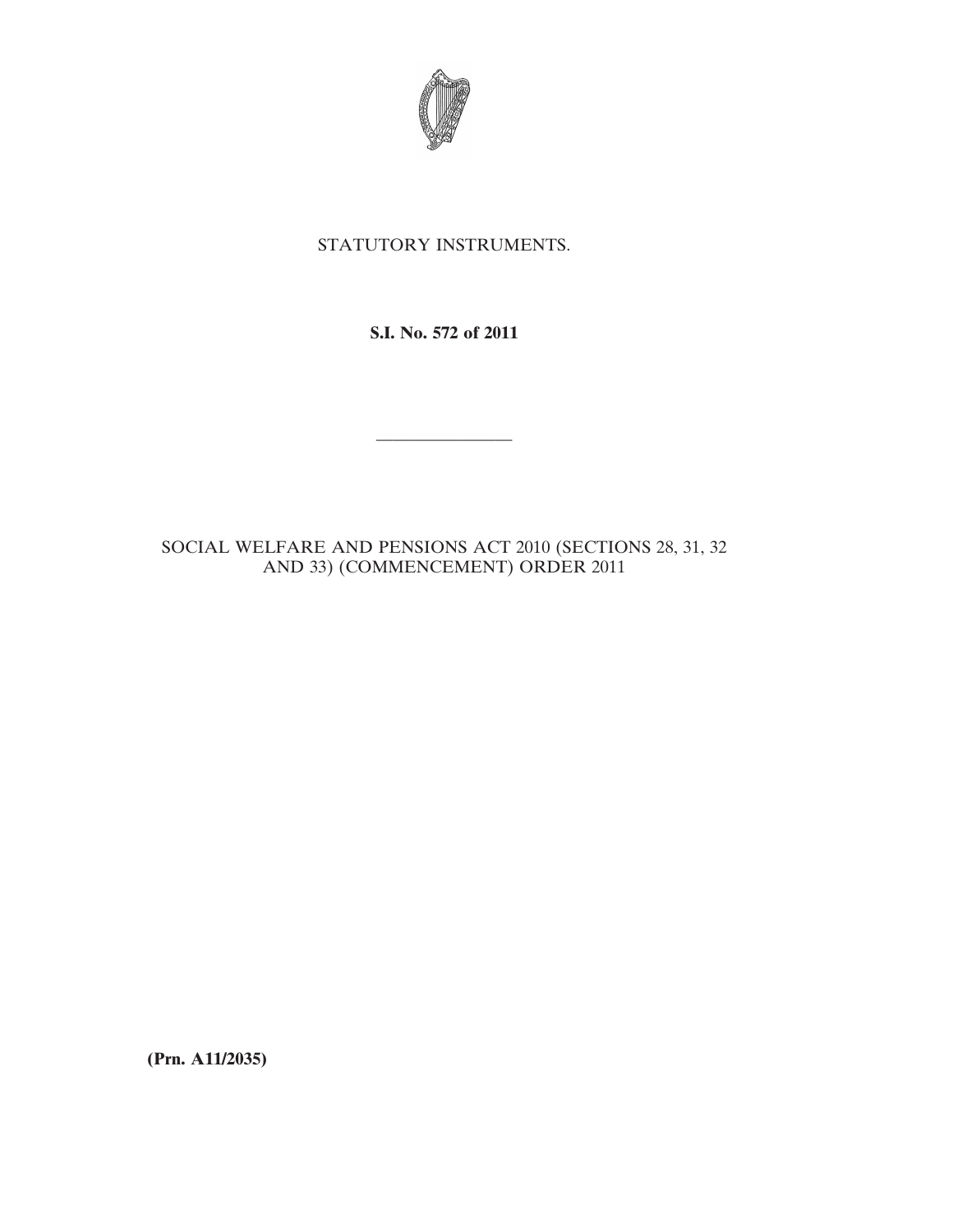## SOCIAL WELFARE AND PENSIONS ACT 2010 (SECTIONS 28, 31, 32 AND 33) (COMMENCEMENT) ORDER 2011

I, JOAN BURTON, Minister for Social Protection in exercise of the powers conferred on me by section 1(4) of the Social Welfare and Pensions Act 2010 (No. 37 of 2010), hereby order as follows:

1. This Order may be cited as the Social Welfare and Pensions Act 2010 (Sections 28, 31, 32 and 33) (Commencement) Order 2011.

2. The 11th day of November 2011 is appointed as the day on which sections 28, 31, 32 and 33 of the Social Welfare and Pensions Act 2010 (No. 37 of 2010) come into operation.



GIVEN under my Official Seal, 10 November 2011.

> JOAN BURTON, Minister for Social Protection.

*Notice of the making of this Statutory Instrument was published in "Iris Oifigiúil" of* 15*th November*, 2011.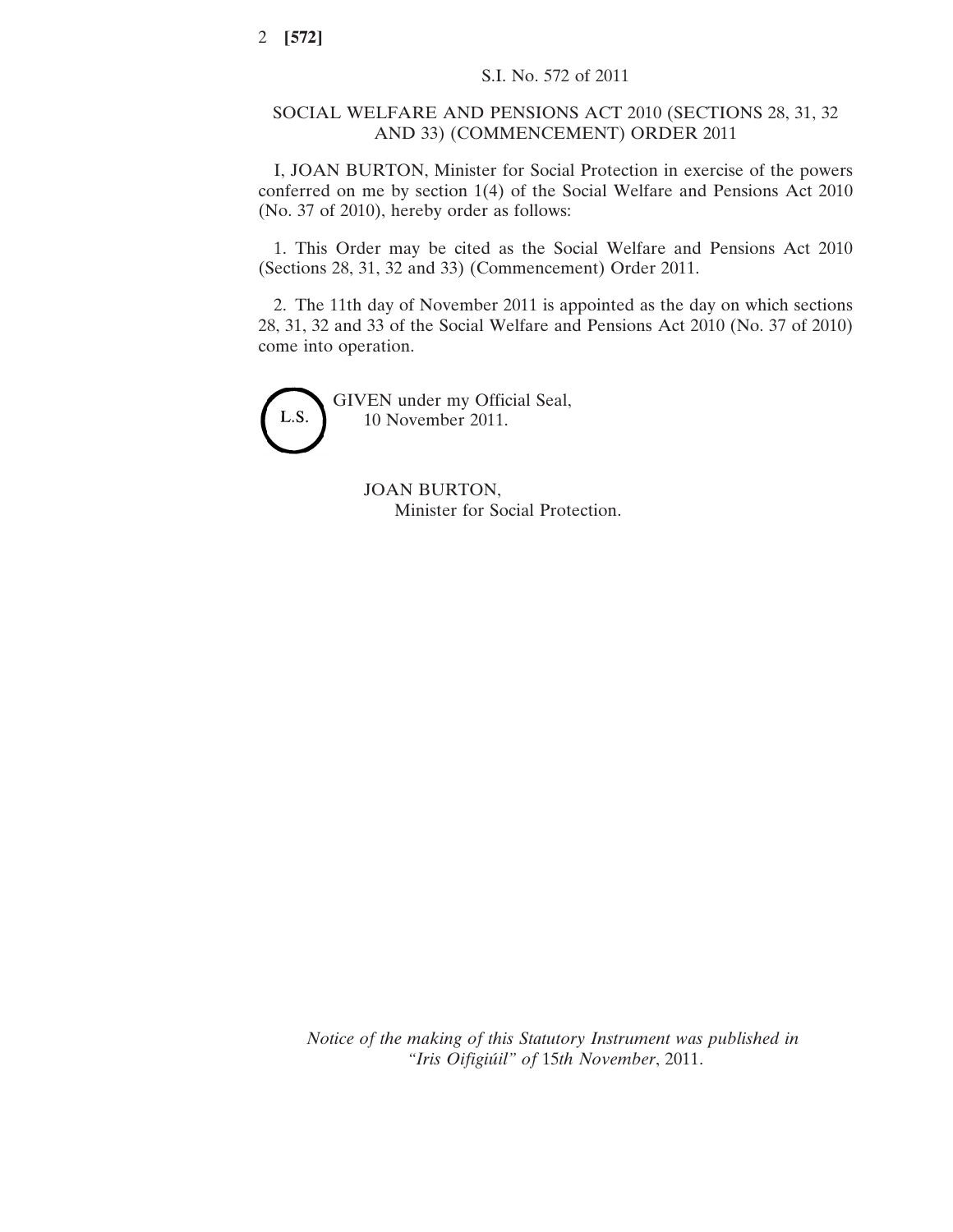**[572]** 3

## EXPLANATORY NOTE

*(This note is not part of the Instrument and does not purport to be a legal interpretation.)*

Part 3 of the Social Welfare and Pensions Act 2010, together with section 16(6) of the Social Welfare and Pensions Act 2011, enable the transfer of the employment and community services of An Foras Áiseanna Saothair (FÁS) to the Department of Social Protection. This Order provides for the commencement of a number of the provisions of Part 3 of the Social Welfare and Pensions Act 2011, with effect from 11th November 2011.

The making of this Order empowers the Ministers for Social Protection and for Education and Skills to designate the relevant staff, property and premises of FÁS that will be required to be transferred to the Department of Social Protection. It will also empower the Minister for Social Protection to make the associated Transfer Day and Appointment Day Orders to give effect to these transfers, which is scheduled for the beginning of 2012.